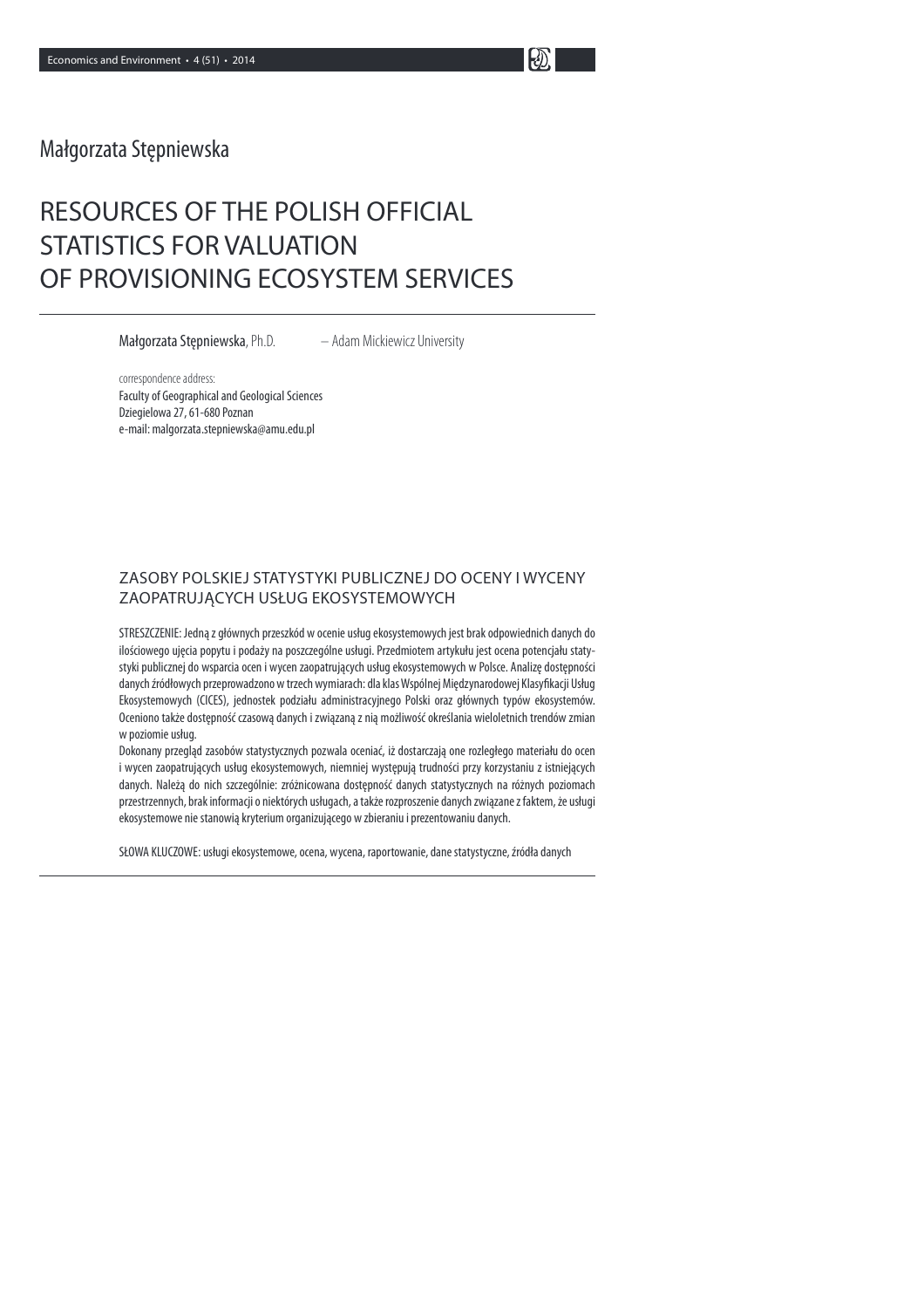### Introduction

 The interest in ecosystem services (ES) in both the research and policy communities has grown substantially<sup>1</sup>. The main obstacles in the valuation of ES include the lack of appropriate data for the quantification of the supply and demand for individual services.<sup>2</sup> The analysis of available data is considered to be a necessary first step towards the development of a reliable and feasible indicator for ES mapping and assessment<sup>3</sup>. Data sources that may be used for the quantification of ES may include both maps and statistical data<sup>4</sup>. The latter are perceived as particularly useful in the quantification of provisioning ES. Many of these services are market-related;<sup>5</sup> therefore, the input data for their analyses may be obtained from statistical reports for individual economic sectors.

 The aim of this paper is to assess the potential of public statistics for the support of valuations of provisioning ES and the reporting concerning the value of these services in Poland. The aims of the studies include the identiication and assessment of the available source data for the quantiication of provisioning services in physical and monetary units. The practical aim involves the assessment of the usefulness of the public statistics database for the implementation of target 2, action 5 of the European Union Biodiversity Strategy. This action involves mapping and assessment of the state of ecosystems and their services in member states by 2014 and the assessment of the economic value of such services and promoting the integration of these values into accounting and reporting systems by 2020<sup>6</sup>.

### Methodology

 The analysis of the source data availability for the valuations of provisioning services was carried out in three dimensions: for classes covered by the Common International Classification of Ecosystem Services (CICES version 4.3), Polish

<sup>&</sup>lt;sup>1</sup> L.M. Cox, A.L. Almeter, K.A. Saterson, Protecting our life support systems. An inventory of U.S. federal research on ecosystem services, "Ecosystem Services" 2013 no. 5, p. 163-169; L. Braat, R. de Groot, The ecosystem services agenda: bridging the worlds of natural science and economics, conservation and development, and public and private policy, "Ecosystem Services" 2012 nr 1, p. 4-15; R. Seppelt, et al., A quantitative review of ecosystem service studies: approaches, shortcomings and the road ahead, "Journal of Applied Ecology" 2011, p. 630-636.

<sup>&</sup>lt;sup>2</sup> B. Burkhard, F. Kroll, p. Nedkov, F. Müller, Mapping ecosystem service supply, demand and budgets, "Ecological Indicators" 2012 no. 21, p. 17-29.

<sup>&</sup>lt;sup>3</sup> Available data for mapping and assessing ecosystems in Europe, 2013 Final Report - task 5.2.5, www.projects.eionet.europa.eu [04-07-2014]; Indicators for mapping ecosystem services: a review, 2012 Report EUR 25456 EN, www.publications.jrc.ec.europa.eu [03-07-2014]. Mapping of ecosystems and their services in the EU and its member states (MESEU). Final report, part 5: task 4 – Recommendations on mapping approaches, Alterra Wageningen 2013.

<sup>4</sup> Ibidem.

<sup>&</sup>lt;sup>5</sup> Study on the role of agriculture as provisioning ecosystem service, 2012 Final report, www.ecologic.eu [03-07-2014].

 $6$  Our life insurance, our natural capital: an EU biodiversity strategy to 2020 [COM(2011) 244].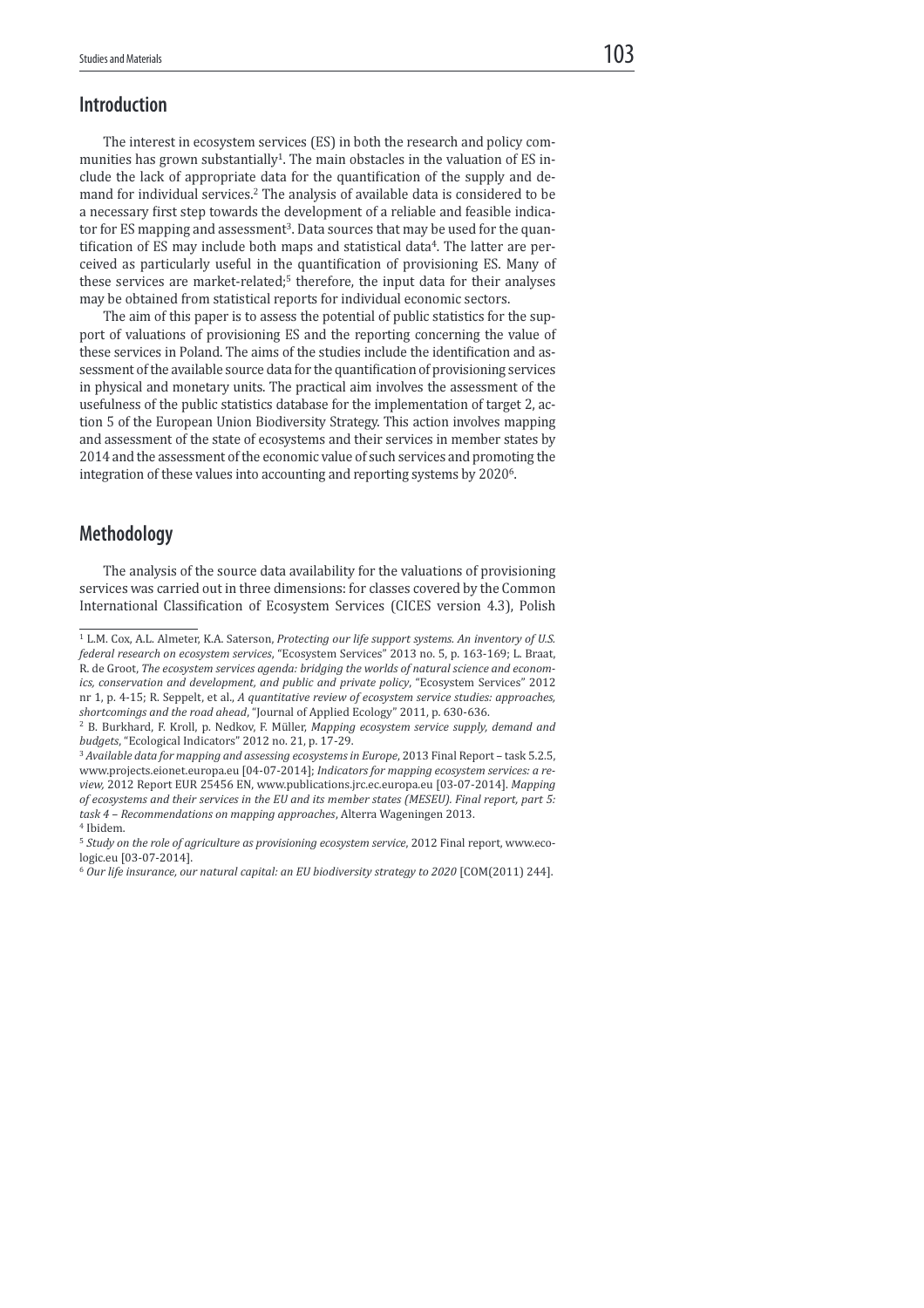administrative units and the main ecosystem types. The assessment covered also the temporal availability of data and the associated possibility of defining multi-annual change trends.

 The studies were based on the following data of the Central Statistical Of fice (CSO):

- Local Data Bank<sup>7</sup>;
- Environment statistical yearbooks of 2005-2013<sup>8</sup> ;
- Municipal infrastructure statistical yearbooks of 2003-2012<sup>9</sup>;
- Forestry statistical yearbooks of 2005-2013<sup>10</sup>;
- Agriculture statistical yearbooks of 2007-2012<sup>11</sup>;
- Agricultural and horticultural crops production publications of 2003-2012<sup>12</sup>;
- Farm animals publications of 2002-2012<sup>13</sup>;
- Physical dimensions of livestock production publications of 2006-2012<sup>14</sup>;
- Horticultural crops publications from the National Agricultural Censuses 2002 and 2010<sup>15</sup>;
- Agricultural crops and selected elements of crop production methods a publication from the National Agricultural Census 2010<sup>16</sup>;
- Arable soil use and quality a publication from the National Agricultural Census 2002<sup>17</sup>;
- Maritime Economy statistical yearbooks of 2007-2013<sup>18</sup>;
- Energy from renewable sources publications of 2011-2012<sup>19</sup>;
- Energy Statistics publications of 2007-2012<sup>20</sup>;
- Energy consumption in households in 2009<sup>21</sup> .

 In this analysis the term ecosystem services indicator is used to refer to the number expressing the level of the service, presented in an absolute or relative form<sup>22</sup>. Source data for the quantification of provisioning services were analysed in two groups: indicators expressed in physical units (such as tons, square kilometres, cubic meters) and monetary indicators (in PLN). The former

- <sup>9</sup> Infrastruktura komunalna 2003-2012, www.stat.gov.pl [16-06-2014].
- <sup>10</sup> Leśnictwo 2005-2013, www.old.stat.gov.pl [16-06-2014].

<sup>12</sup> Produkcja upraw rolnych i ogrodniczych 2003- 2012, www.stat.gov.pl [16-06-2014].

<sup>14</sup> Fizyczne rozmiary produkcji zwierzęcej 2006-2012, www.stat.gov.pl [16-06-2014].

<sup>18</sup> Rocznik statystyczny gospodarki morskiej 2007-2013, www.stat.gov.pl [16-06-2014].

 $19$  Energia ze źródeł odnawialnych w 2011 r, w 2012 r., www.stat.gov.pl [16-06-2014].

<sup>21</sup> Zużycie energii w gospodarstwach domowych w 2009 r., www.stat.gov.pl [16-06-2014]. <sup>22</sup> Joint Research Centre, op. cit.

<sup>7</sup> Bank Danych Lokalnych, www.stat.gov.pl [20-0-2014].

<sup>8</sup> Ochrona środowiska 2005-2013, www.old.stat.gov.pl [16-06-2014].

<sup>&</sup>lt;sup>11</sup> Rocznik Statystyczny Rolnictwa 2007-2012, www.stat.gov.pl [16-06-2014].

<sup>13</sup> Zwierzęta gospodarskie 2002- 2012, www.old.stat.gov.pl [16-06-2014].

<sup>15</sup> Uprawy ogrodnicze. Powszechny Spis Rolny 2010, www.stat.gov.pl [16-06-2014].

<sup>16</sup> Uprawy rolne i wybrane elementy metod produkcji roślinnej. Powszechny spis rolny 2010, www.stat.gov.pl [16-06-2014].

<sup>17</sup> Użytkowanie gruntów i ich jakość. Powszechny Spis Rolny 2002, www.stat.gov.pl [16-06-2014].

<sup>&</sup>lt;sup>20</sup> Gospodarka paliwowo-energetyczna w latach 2007-2008, w latach 2011-2012, www.stat.gov.pl [16-06-2014].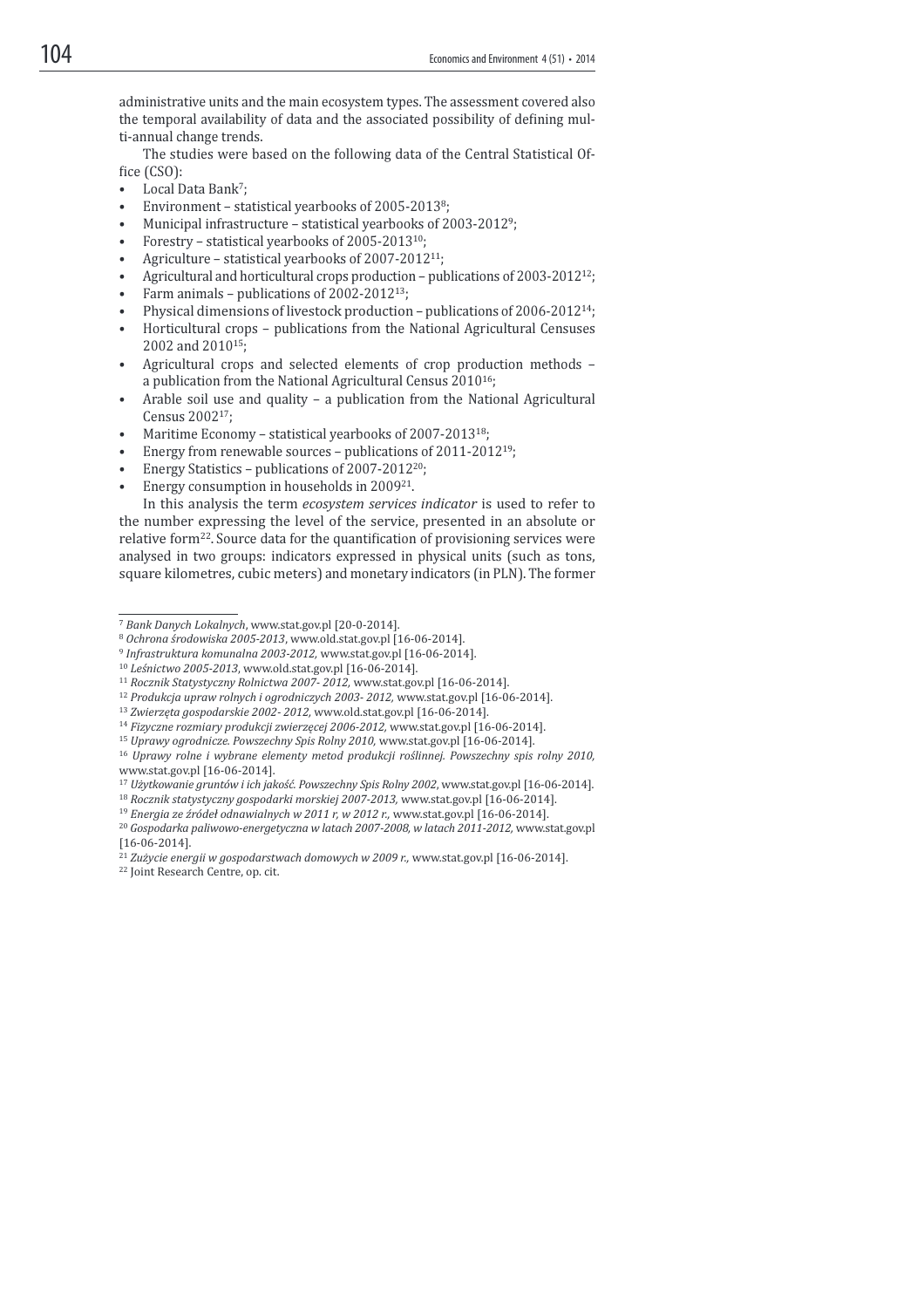provide a source material for the biophysical valuation of provisioning services, whereas the latter – for economic valuation.

# Results

### Inventory of data at different spatial scales

 In the analysed resources of the national public statistics, 588 provisioning services indicators in physical units and 164 monetary indicators have been identified altogether (Table 1). These indicators enable the quantification of the services at different administrative levels. In the course of the studies, indicators for the valuations of provisioning services at the national, provincial and commune levels were identified. The analysis did not cover districts, as - apart from the Local Data Bank – in CSO's publications used as a source material, no reporting on this administrative level was found.

 As regards indicators for the biophysical valuations of provisioning services, 58% of them were identiied at the provincial level, 38% at the national level and 4% at the commune level. Most of the monetary indicators were identified at the national level (94%). Monetary indicators at the provincial level represent only 6% of the total number, while no such indicators were identified at the commune level.

 At the national level, a considerable share (50%) of the indicators for the biophysical valuation of provisioning services is represented by the indicators for the services from the CICES class concerning plant-based resources. They include the statistics of production and energy consumption from plant-based resources. The indicators for the class of genetic materials from all biota are also widely represented (24% of all indicators in physical units). They are mainly characterised by forest genetic resources, including parents of family as well as seed tree stands and seed orchards. Monetary indicators describing the level of provisioning services at the national level are mainly related to the classes of cultivated crops (40% of all indicators), reared animals and their outputs (33%) as well as fibres and other materials from plants, algae and animals for direct use or processing (16%). The indicators related to the above-mentioned classes relect the

| Table 1                                                                                         |  |
|-------------------------------------------------------------------------------------------------|--|
| The number of identified indicators for provisioning services at different administrative units |  |

| Type of valuation     | Communes | Provinces <sup>*</sup> | country* | Total |
|-----------------------|----------|------------------------|----------|-------|
| Biophysical valuation | 22       | 342                    | 224      | 588   |
| Economic valuation    |          | 10                     | 154      | 164   |

\* source data that do not occur in the reporting for lower-level administrative units

Source: own study.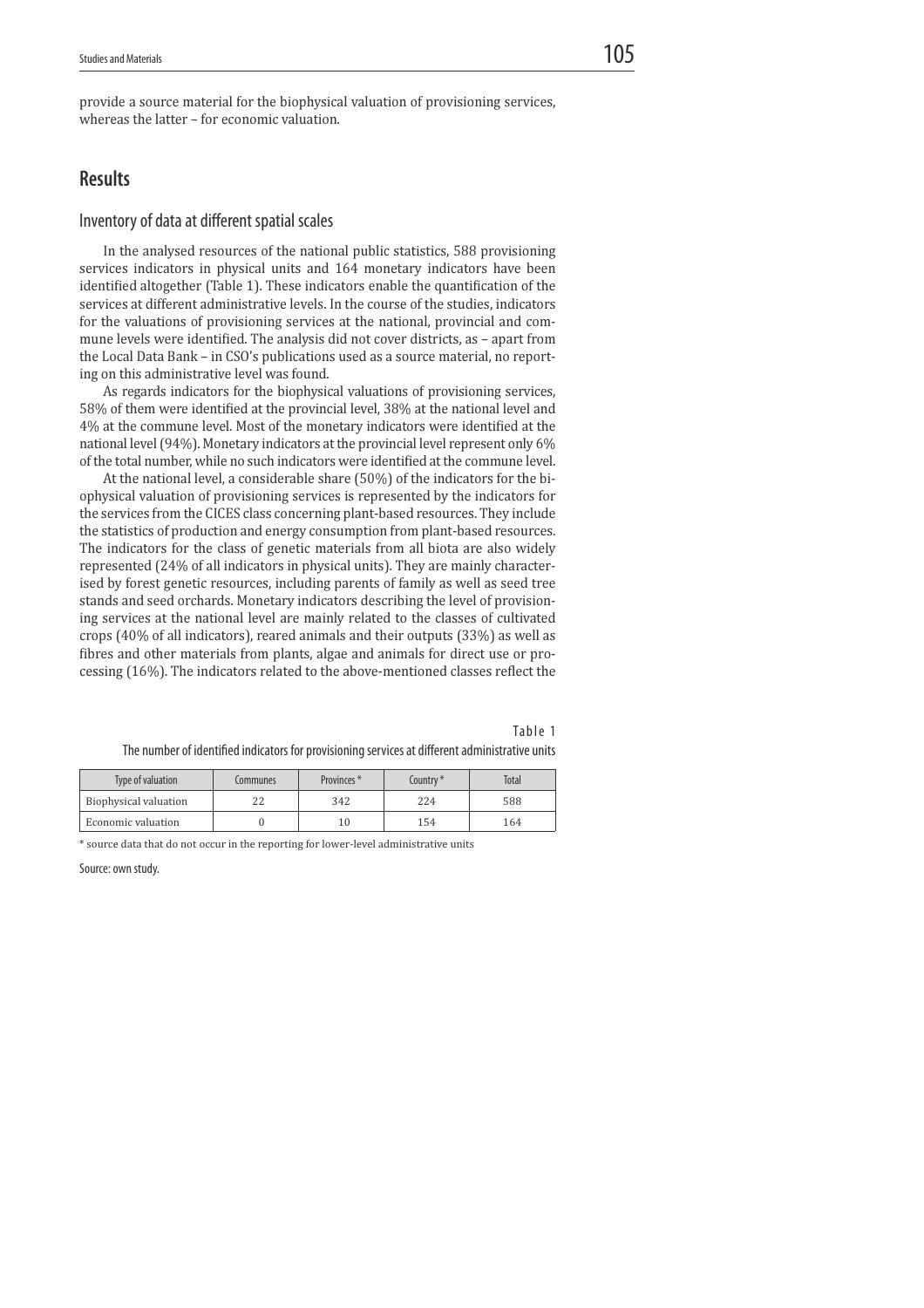value of the crop and animal agricultural production in total and divided by products, as well as the value of the wood sales of the National Forest Holding, according to product assortments.

 The indicators, that are useful for the biophysical valuation of provisioning services at the provincial level, are most widely represented by the classes of cultivated crops (44% of all indicators) and materials from plants, algae and animals for agricultural use (17%). As regards the irst of the above-mentioned classes, the analysed indicators are characterized by the size of the production of consumer crops, whereas the second one – by the size of fodder crops. Monetary indicators at this administrative level cover the value of the purchase of agricultural produce, fruit and forest mushrooms as well as game.

 At the commune level, as far as indicators expressed in physical units are concerned, the classes of cultivated crops (36% of all indicators) and reared animals and their output (27%) are the most widely represented. They are related to the sowing area of selected farmlands and orchards as well as the headage of farm animals. At the commune level, no indicators reporting the level of provisioning services in monetary units were identified.

#### CICES classification coverage by data on provisioning services

 The analysis covered the completeness of source data related to the classes of provisioning services specified in CICES version 4.3. The number of indicators for individual classes is presented in table 2. As regards indicators in physical units at the national level, at least one indicator for 7 out of 16 CICES classes was identified, at the provincial level – for 12 classes, whereas at the commune level – for 6 classes. The analysed indicators were not identiied for four CICES classes altogether. As regards monetary indicators at the national level, at least one indicator for 5 out of 16 CICES classes was identiied, whereas at the provincial level – for 4 classes. No monetary indicators were identified at the commune level. Monetary indicators were not identified for nine CICES classes altogether.

#### Availability of statistical data for the main ecosystem types

 In the next phase of the works, the coverage of the main ecosystem types with provisioning ES indicators was identified. The analysis results are included in Table 3. Indicators in both physical and monetary units are dominated by the ones describing provisioning services of agricultural areas and forests. For many indicators concerning the class of plant-based resources, it was impossible to explicitly match them to ecosystem types. These were indicators that covered the total use of various forest, agricultural and peat biomass types for power-related purposes, without taking into account their origin.

Temporal availability was determined for all identified indicators. When services are only assessed on the one-year basis, the drawback is the omission of temporal changes of ES supply and demand. Provisioning services vary over the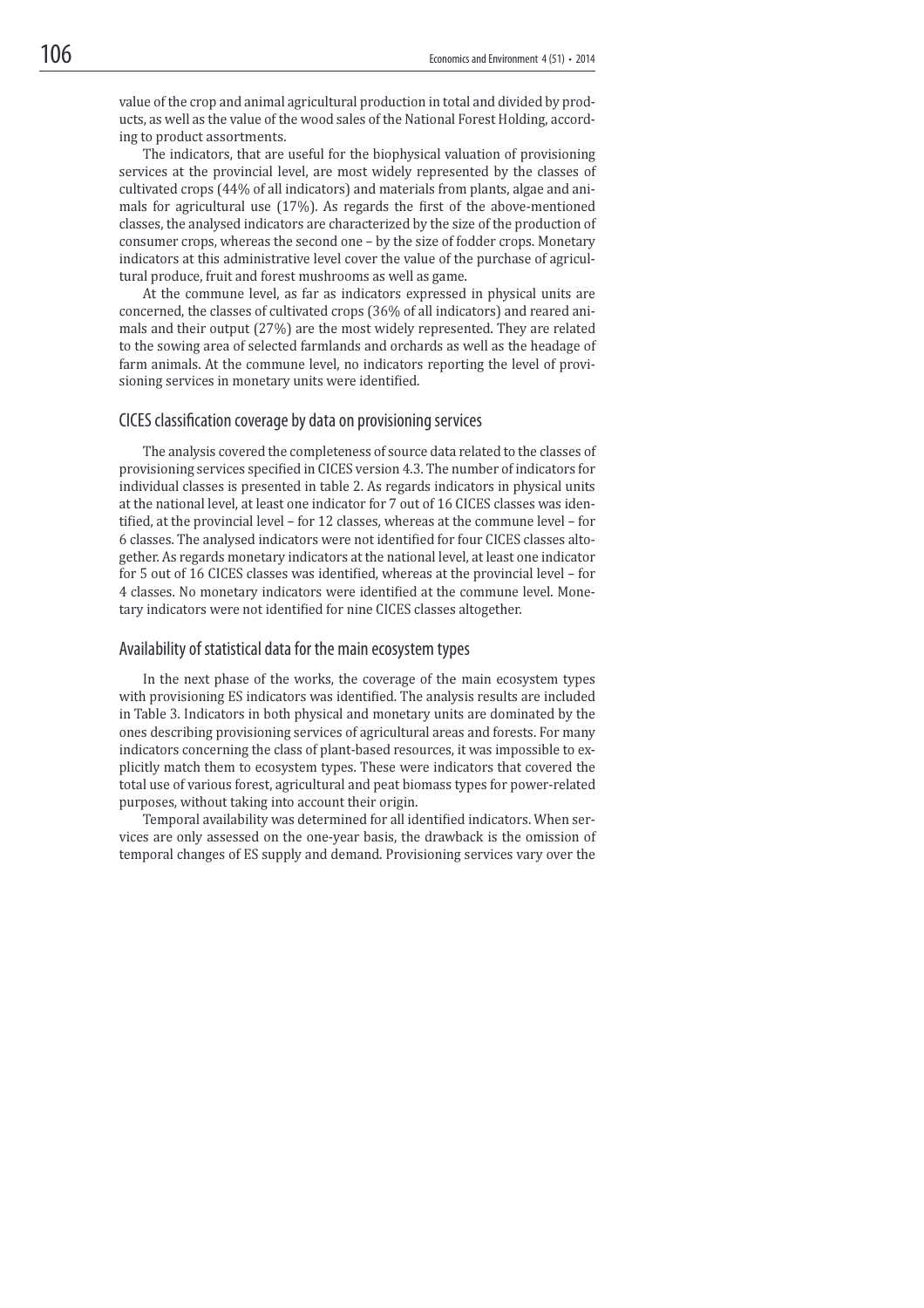|                                                                                           | Number of indicators for the administrative level * |          |                |                |                |                |                |                |
|-------------------------------------------------------------------------------------------|-----------------------------------------------------|----------|----------------|----------------|----------------|----------------|----------------|----------------|
| CICES classes                                                                             | Communes                                            |          | Provinces      |                | Country        |                | <b>Total</b>   |                |
|                                                                                           | P                                                   | M        | P              | M              | P              | M              | P              | M              |
| Cultivated crops                                                                          | 8                                                   | $\Omega$ | 148            | $\overline{2}$ | $\overline{2}$ | 62             | 158            | 64             |
| Reared animals and their outputs                                                          | 6                                                   | $\Omega$ | 21             | $\overline{2}$ | 22             | 51             | 49             | 53             |
| Wild plants, algae and their outputs                                                      | $\Omega$                                            | $\Omega$ | $\overline{2}$ | $\overline{2}$ | $\Omega$       | $\Omega$       | $\overline{2}$ | $\overline{2}$ |
| Wild animals and their outputs                                                            | $\Omega$                                            | $\Omega$ | 25             | $\overline{4}$ | 10             | $\Omega$       | 35             | $\overline{4}$ |
| Plants and algae from in-situ aquaculture                                                 | $\Omega$                                            | $\Omega$ | $\Omega$       | $\Omega$       | $\Omega$       | $\Omega$       | $\Omega$       | $\Omega$       |
| Animals from in-situ aquaculture                                                          | $\Omega$                                            | $\Omega$ | $\Omega$       | $\Omega$       | $\Omega$       | $\Omega$       | $\Omega$       | $\Omega$       |
| Surface water for drinking                                                                | $\Omega$                                            | $\Omega$ | $\mathbf{1}$   | $\Omega$       | $\Omega$       | $\Omega$       | $\mathbf{1}$   | $\Omega$       |
| Ground water for drinking                                                                 | $\Omega$                                            | $\Omega$ | $\mathbf{1}$   | $\Omega$       | $\Omega$       | $\Omega$       | $\mathbf{1}$   | $\Omega$       |
| Fibres and other materials from plants,<br>algae and animals for direct use or processing | $\overline{3}$                                      | $\Omega$ | 30             | $\theta$       | 6              | 24             | 39             | 24             |
| Materials from plants, algae and animals<br>for agricultural use                          | $\overline{2}$                                      | $\theta$ | 57             | $\theta$       | 18             | $\overline{4}$ | 77             | $\overline{4}$ |
| Genetic materials from all biota                                                          | $\Omega$                                            | $\Omega$ | 17             | $\Omega$       | 53             | $\Omega$       | 70             | $\Omega$       |
| Surface water for non-drinking purposes                                                   | $\overline{2}$                                      | $\Omega$ | 10             | $\Omega$       | $\Omega$       | $\Omega$       | 12.            | $\Omega$       |
| Ground water for non-drinking purposes                                                    | $\mathbf{1}$                                        | $\Omega$ | 8              | $\Omega$       | $\Omega$       | $\Omega$       | 9              | $\Omega$       |
| Plant-based resources                                                                     | $\Omega$                                            | $\Omega$ | 22             | $\Omega$       | 113            | 13             | 135            | 13             |
| Animal-based resources                                                                    | $\Omega$                                            | $\Omega$ | $\Omega$       | $\Omega$       | $\Omega$       | $\Omega$       | $\Omega$       | $\Omega$       |
| Animal-based energy                                                                       | $\Omega$                                            | $\Omega$ | $\Omega$       | $\Omega$       | $\Omega$       | $\Omega$       | $\Omega$       | $\Omega$       |
|                                                                                           |                                                     |          |                |                |                |                |                |                |

Table 2 The number of indicators for provisioning services available in the resources of the national public statistics according to CICES classes

P – indicators in physical units, M – monetary indicators

\* A class with at least 1 indicator [grey color]

Source: own study.

years based on growing seasons or regulations, e.g. concerning the agriculture, fishing or hunting. Such information has to be taken into account when communicating ES supply and demand to stakeholders. It was determined that 85% of the indicators in physical units cover the period of at least 10 years, whereas 15% of them are based on one-year data. As regards monetary indicators, these shares are 95% and 5% respectively. The predominance of indicators covering the period of 10 years and longer provides a good possibility of defining multi-annual change trends at the level of provisioning services.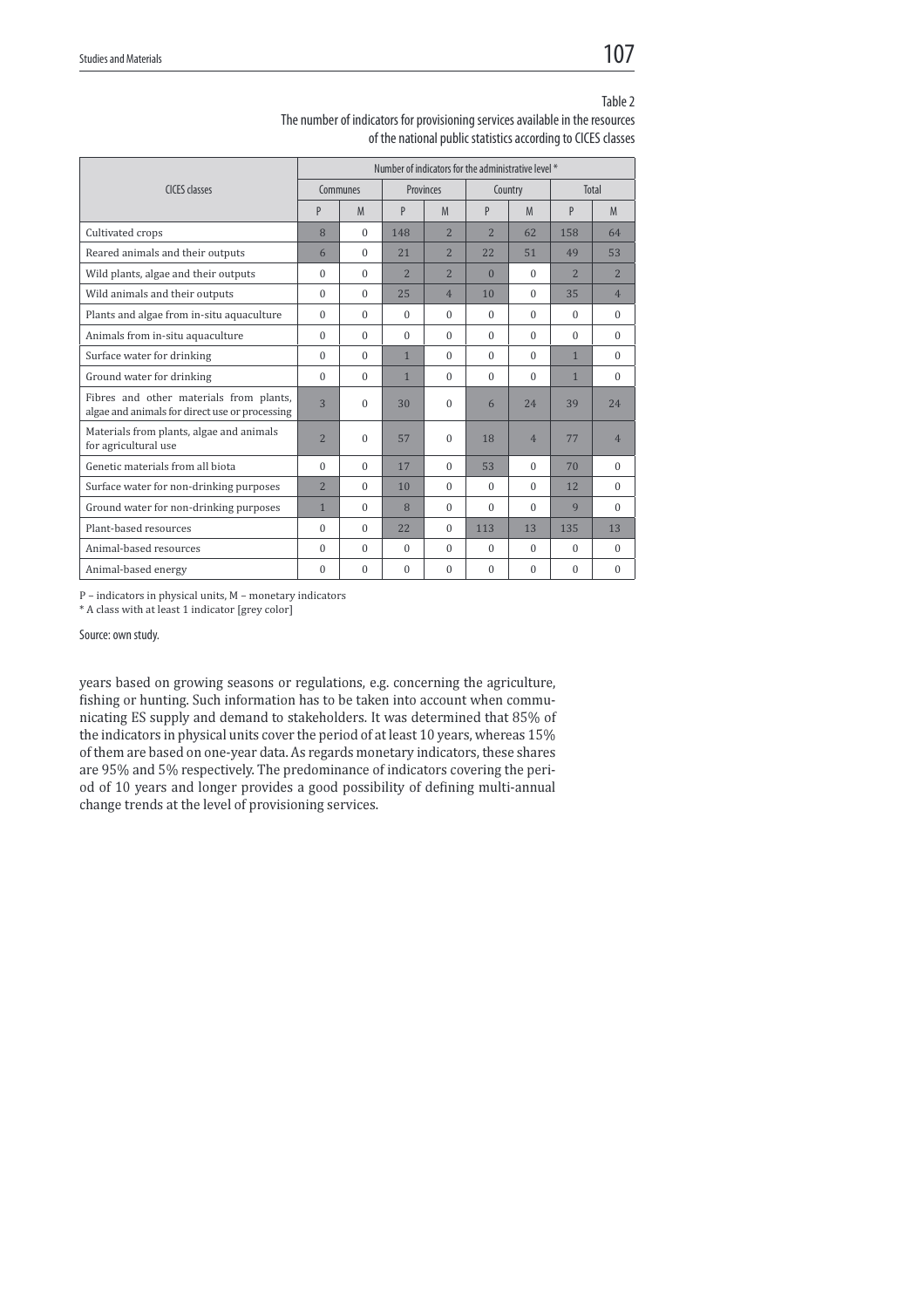#### Table 3

| The number of identified provisioning services indicators for the main ecosystem types |  |  |
|----------------------------------------------------------------------------------------|--|--|
|                                                                                        |  |  |

|                             |                                                                                           | Number of indicators |                   |     |          |  |
|-----------------------------|-------------------------------------------------------------------------------------------|----------------------|-------------------|-----|----------|--|
| The main<br>ecosystem types | <b>CICES</b> classes                                                                      |                      | For CICES classes |     | Total    |  |
|                             |                                                                                           | P                    | M                 | P   | M        |  |
| Agriculture areas           | Cultivated crops                                                                          | 158                  | 64                | 315 | 121      |  |
|                             | Reared animals and their outputs                                                          | 49                   | 53                |     |          |  |
|                             | Fibres and other materials from plants, algae<br>and animals for direct use or processing | 12                   | $\Omega$          |     |          |  |
|                             | Materials from plants, algae and animals<br>for agricultural use                          | 77                   | $\overline{4}$    |     |          |  |
|                             | Plant-based resources                                                                     | 19                   | $\Omega$          |     |          |  |
| Forests                     | Genetic materials from all biota                                                          | 25                   | $\overline{4}$    | 180 | 30       |  |
|                             | Fibres and other materials from plants, algae<br>and animals for direct use or processing | 2                    | $\overline{c}$    |     |          |  |
|                             | Wild animals and their outputs                                                            | 27                   | 24                |     |          |  |
|                             | Wild plants, algae and their outputs                                                      | 70                   | $\Omega$          |     |          |  |
|                             | Plant-based resources                                                                     | 56                   | $\Omega$          |     |          |  |
| Freshwater                  | Ground water for drinking                                                                 | $\mathbf{1}$         | $\Omega$          | 24  | $\Omega$ |  |
|                             | Surface water for drinking                                                                | 1                    | $\Omega$          |     |          |  |
|                             | Ground water for non-drinking purposes                                                    | 1                    | $\Omega$          |     |          |  |
|                             | Surface water for non-drinking purposes                                                   | 12                   | $\Omega$          |     |          |  |
|                             | Wild animals and their outputs                                                            | $\mathbf{Q}$         | $\Omega$          |     |          |  |
| <b>Baltic Sea</b>           | Wild animals and their outputs                                                            | 9                    | $\Omega$          | 9   | $\Omega$ |  |
| Forests/Agriculture areas   | Plant-based resources                                                                     | 58                   | 13                | 58  | 13       |  |
| Forests/Grasslands          | Plant-based resources                                                                     | 2                    | $\Omega$          | 2   | $\Omega$ |  |

P – indicators in physical units, M – monetary indicators

Source: own study.

#### Discussion

The identified indicators of the provisioning ES are included in the list of preferred indicators provided by Joint Research Centre (JRC)<sup>23</sup>. In the JRC's work, almost a half (46%) of the proposed indicators is characterised by food provision, 30% by water provision, while the remaining ones are medicinal resources (4%) and genetic resources (3%). Indicators found in the resources of the Polish public statistics are also consistent with the indicators of ES proposed by the

 $23$  Ibidem.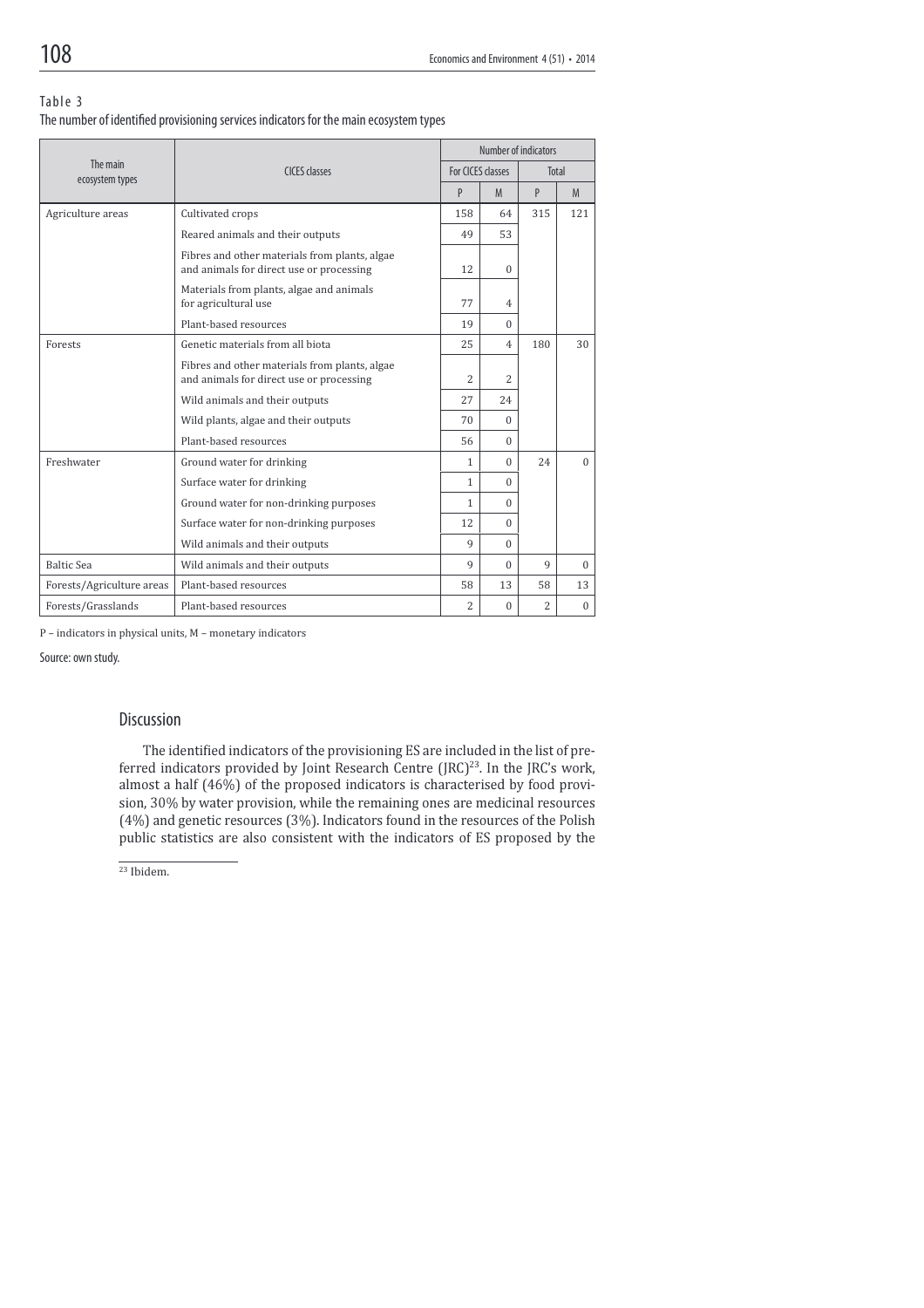European Commission Working Group: "Mapping of Ecosystems and Their Services in the EU and its Member States" (MAES).<sup>24</sup> Examples of indicators for agricultural areas recommended by MAES available in the Polish oficial statistics include the yields of food and feed crops, food and feed crop area, livestock data, meat production and consumption. As regards forests, the examples of such indicators include the data on forest harvesting, and as far as freshwater is concerned – on domestic water consumption and water use for sectors of economy.

As pointed out by the authors of PEER<sup>25</sup>, indicators referring to ES need to relect (the actual distance from) the sustainable production rates to ensure that the long-term benefit flow of services is represented. High values may arise from over-exploitation of ecosystems and lead to wrong conclusions concerning the most advantageous strategies of the use and protection of ecosystems. Currently, there is no clear definition concerning the meaning of sustainability with regard to individual ES. However, in the Polish statistical data, no indicators characterising the level of provisioning services covering the aspects of sustainability of production were identified.

 It should also be noted that provisioning ES provided by agriculture are not "pure" ES, but they originate from deeply modified habitats. The values of those services depend not only on the natural capital (e.g. the soil as a natural resource for plant production), but also on the contribution of man-made input into the system (i.e. labour, machinery, fertilisers, irrigation).<sup>26</sup> The availability of indicators characterising both elements should enhance the usefulness of valuations of provisioning services for the support of decision-making processes.

 The presented indicators focus mainly on ES-supply assessment. ES-supply indicators show the capacities of different ecosystems to provide ecosystem services, but the locations of respective demands for these services cannot be determined on their basis. ES-demand indicators represent 1⁄3 of all identified indicators. This type of indicators makes it possible to determine the amount of ES consumed or used in a particular area, and thus to assess where ES are actually provided. In order to analyse the source and sink dynamics and to identify service flow, the information about the ES supply and demand needs to be merged.<sup>27</sup> The indicators identified during the presented studies enable the creation of budgets of ecosystem service supply and demand only for 5 out of 16 classes of provisioning services: surface and ground water for drinking purposes, surface and ground water for non-drinking purposes and plant-based resources.

<sup>&</sup>lt;sup>24</sup> MAES, Mapping and assessment of ecosystems and their services. Indicators for ecosystem assessments under Action 5 of the EU Biodiversity Strategy to 2020, 2014 Technical Report – 2014 – 080, www.ec.europa.eu [03-07-2014].

 $25$  A spatial assessment of ecosystem services in Europe: Methods, case studies and policy analysis – phase 1, 2011 PEER Report No 3, www.peer.eu [03-07-2014].

<sup>26</sup> FRAGARIA consortium, op. cit.

<sup>27</sup> B. Burkhard, F. Kroll, S. Nedkov, F. Müller, op. cit.